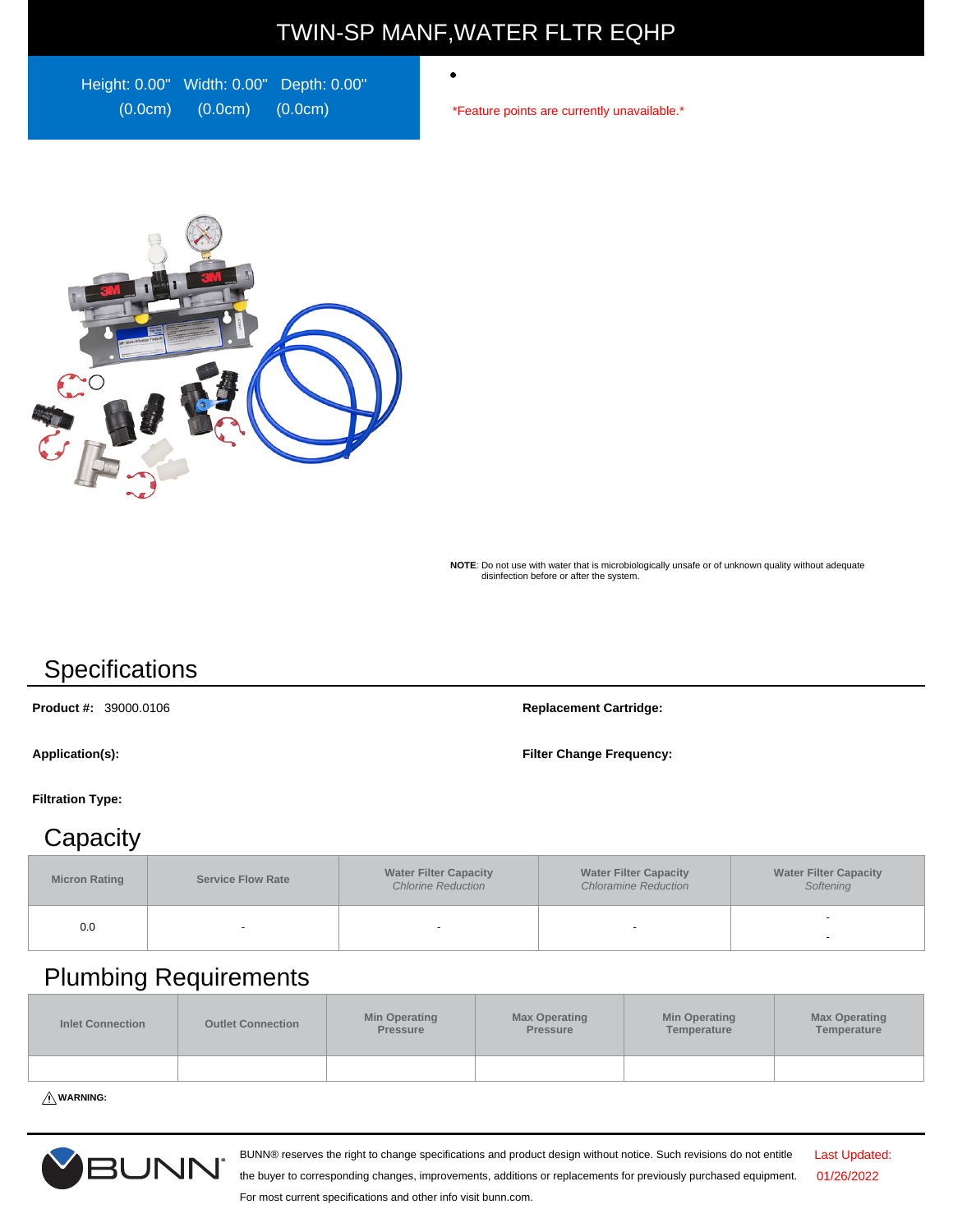| <b>Dimensions of Filter System</b><br>(filter head with filter cartridge) |        |       |       |        | <b>Installed Dimensions</b><br><b>Cartridge Dimensions</b><br>(filter cartridge only)<br>(Installation with wall mounting) |       |        |       |       |
|---------------------------------------------------------------------------|--------|-------|-------|--------|----------------------------------------------------------------------------------------------------------------------------|-------|--------|-------|-------|
|                                                                           | Height | Width | Depth | Height | Width                                                                                                                      | Depth | Height | Width | Depth |
| English                                                                   | $\sim$ |       |       | $\sim$ | $\sim$                                                                                                                     |       |        |       |       |
| <b>Metric</b>                                                             |        |       |       | -      |                                                                                                                            |       |        | -     |       |

| Weight        |           |                | <b>Shipping</b>          |        |                          |           |                          |
|---------------|-----------|----------------|--------------------------|--------|--------------------------|-----------|--------------------------|
|               | Dry       | Wet            | Height                   | Width  | Depth                    | Weight    | Volume                   |
| English       | $0.0$ lbs | $0.0$ lbs      | $\overline{\phantom{a}}$ | $\sim$ | $\overline{\phantom{0}}$ | 7.900 lbs | $\overline{\phantom{a}}$ |
| <b>Metric</b> | $\sim$    | $\blacksquare$ |                          | $\sim$ | $\overline{\phantom{0}}$ | 3.583 kgs |                          |

WARRANTY: BUNN High Performance Water Filtration Solutions Systems by BUNN® (excluding water filters and water treatment replacement cartridges) are covered by a limited<br>manufacturer's recommendations outlined in the filt See printed warranty for full details. BUNN will provide a copy of the warranty upon request.



BUNN® reserves the right to change specifications and product design without notice. Such revisions do not entitle

Last Updated: 01/26/2022

the buyer to corresponding changes, improvements, additions or replacements for previously purchased equipment.

For most current specifications and other info visit bunn.com.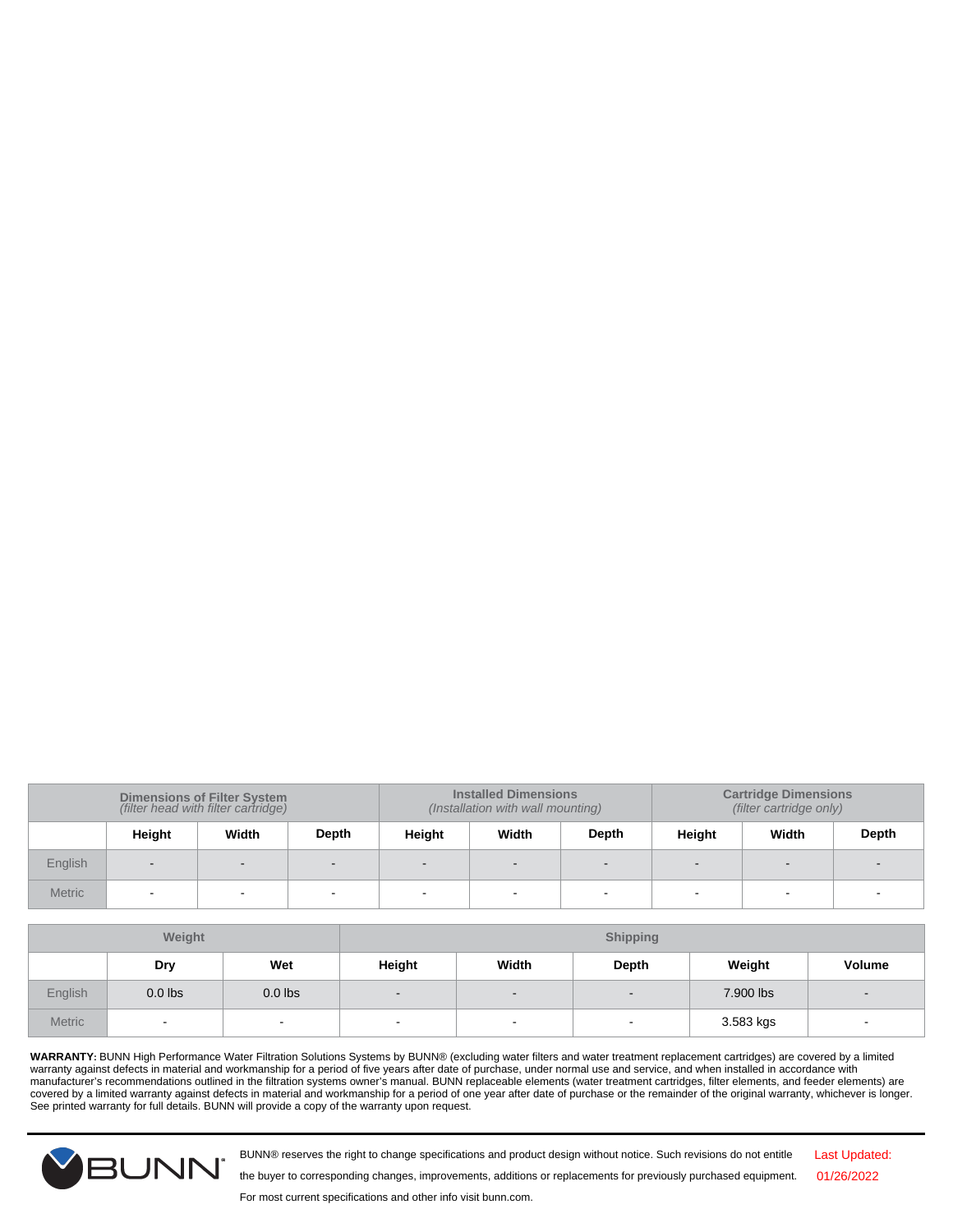# Related Products & Accessories:TWIN-SP MANF,WATER FLTR EQHP(39000.0106)





BUNN® reserves the right to change specifications and product design without notice. Such revisions do not entitle the buyer to corresponding changes, improvements, additions or replacements for previously purchased equipment. For most current specifications and other info visit bunn.com. Last Updated: 01/26/2022